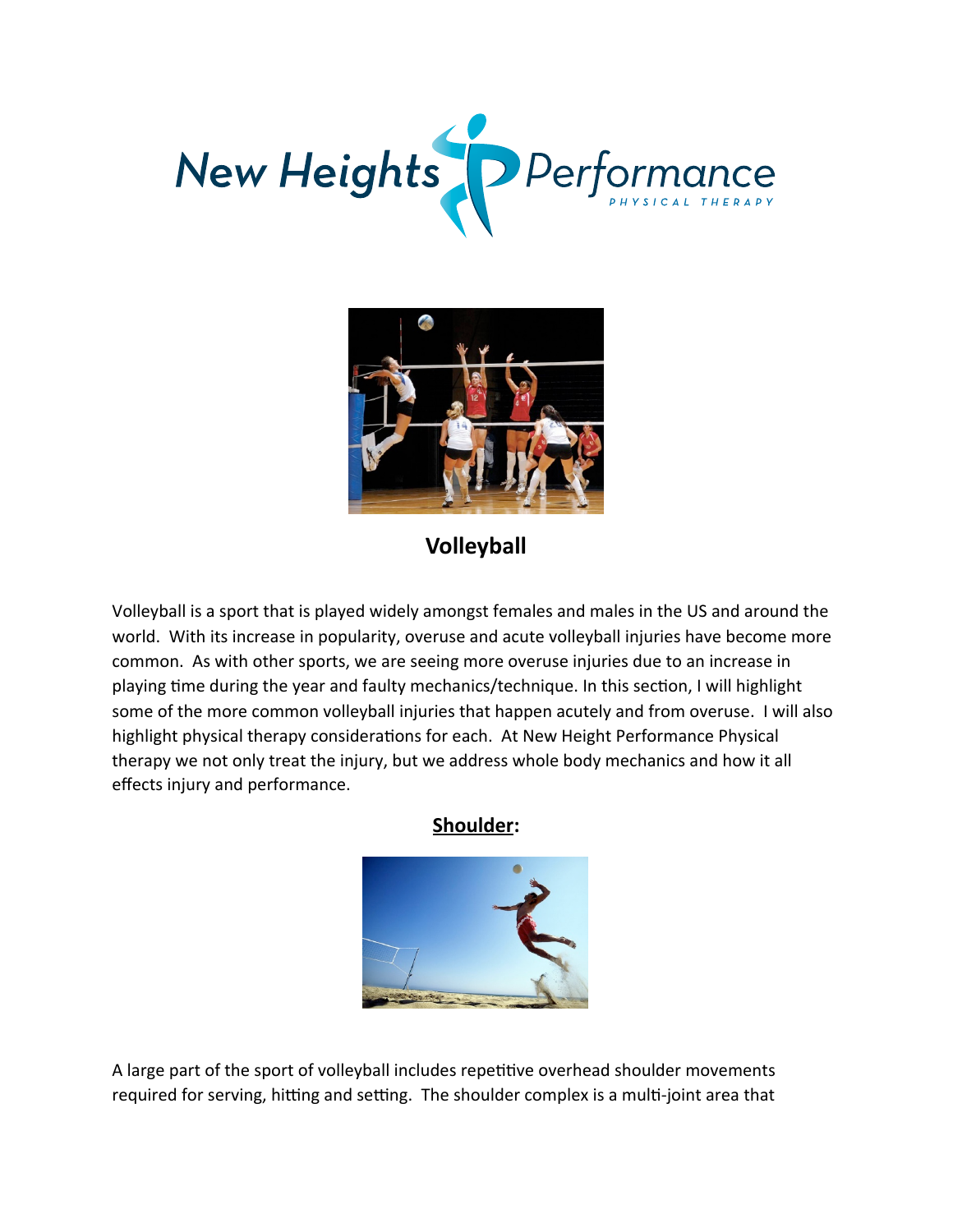requires strength and stability from the rotator cuff muscles, scapula-thoracic stabilizers and core muscles. Injuries seen from overuse can include rotator cuff tendonitis, bursitis, ligaments strains and labral tears.

To address volleyball injuries it is important to look at the whole mechanical chain of hitting and serving. While hitting, the dominate arm fully extends and rotates to extreme motions. Then with a high velocity the arms swings forward to contact the ball and hit it with momentum. When any part of the chain breaks down undue stress or excessive movement can irritate soft tissue. Core muscle strength and proper positioning of the ribcage allow for the hitter or server to start in a good position. In PT we address finding the deep core muscles and stabilizing the scapula and shoulder. From there, we address any issues with rotator cuff strength and the timing of the muscle patterns. It is important to address all of these in order to prevent eventual breakdown or tears in shoulder tissue.

**Back:**



Along with the shoulders, there is a significant amount of repetitive bending, rotating and extending (arching) the low back in volleyball. In particular there is concern with the back extension or hyperextension in adolescent girl's that can occur while hitting and setting. Injuries can include muscle strain or tightness, but can also include more serious injuries to the spine such as lumbar stress fractures, spondylolysis.

Important physical therapy considerations for back injuries include addressing weak core muscles, back extensor muscle overuse and rib cage position. Physical therapy will target muscle tightness with exercises and manual techniques. We instruct in exercises to focus on core muscle strength and proper muscle timing. It is also imperative to address technique and how to avoid back hyperextension while playing.

**Knees:**